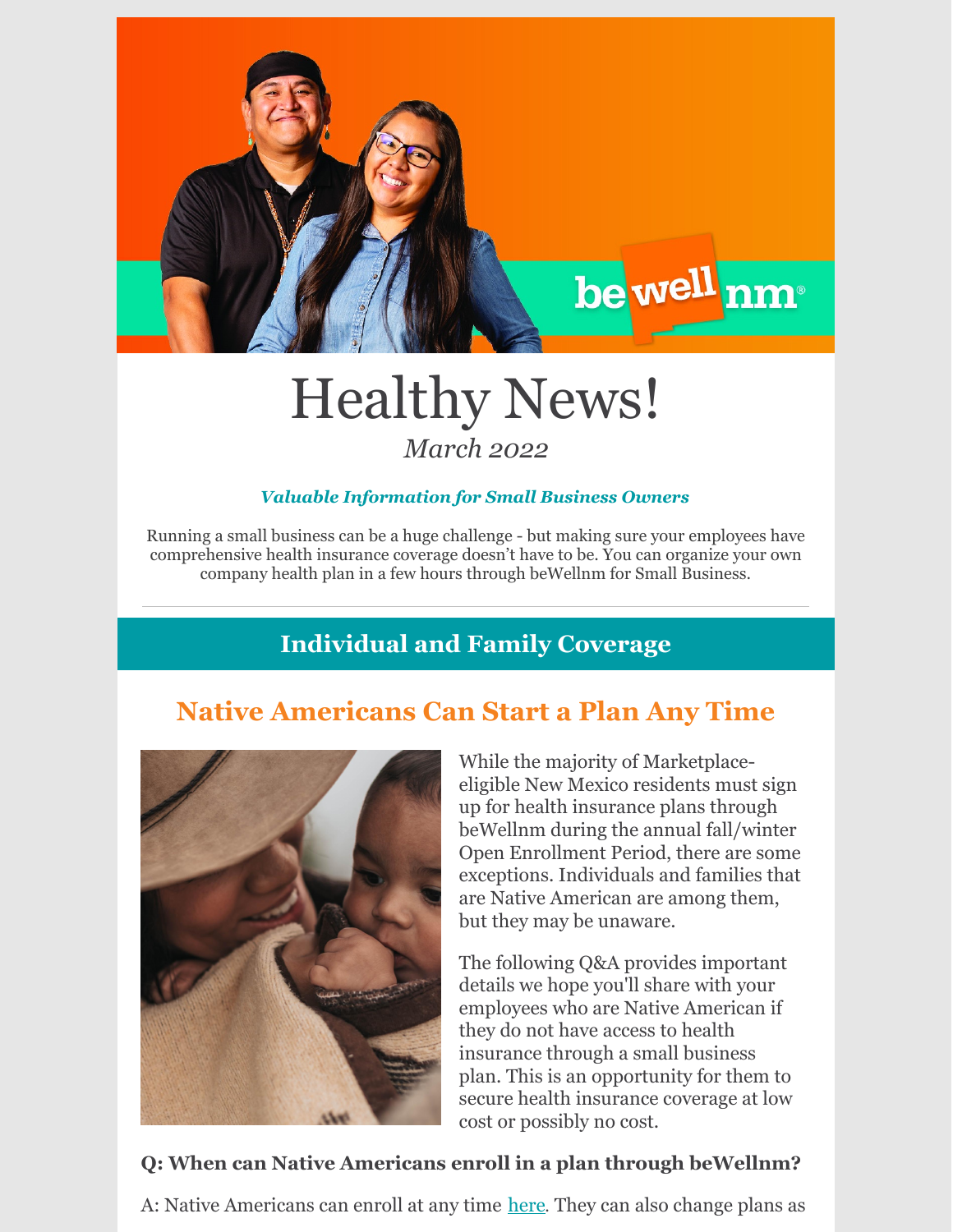often as once a month.

#### **Q: How much will it cost?**

A: While Native Americans are not exempt from paying monthly premiums for a health insurance plan purchased through beWellnm, they may qualify, like all Americans, for tax credits that lower premiums, depending on their income.

In some cases, they won't have to pay any out-of-pocket costs -- like deductibles, co-payments, and coinsurance -- when they get care. Any Native American who obtains services from an Indian Health Care Provider will not have any out-of-pocket costs like co-payments, coinsurance, or deductibles, regardless of income. For more cost details, just click [here](https://www.bewellnm.com/wp-content/uploads/2021/11/Native-American-Cost-Sharing-Flyer-2021.pdf).

#### **Q: Why should Native Americans have health insurance even if they have health care through Indian Health Services?**

A: When you purchase health insurance coverage through beWellnm you can get services such as doctor visits, prescriptions, emergency room care, emergency services out-of-state or even outside of an Indian Health Services service area. Additional services that are not covered through IHS but can be through a health care policy include acupuncture and chiropractic care. Individuals who have a plan through beWellnm may also continue to receive services through the IHS, Tribal health providers, or urban Indian health centers. For an at-a-glance comparison of services covered by IHS vs. a qualified health plan, take a look at [this](https://www.bewellnm.com/wp-content/uploads/2021/10/Health-Benefits-for-NA-compliments-IHS.pdf).

#### **Q: Is there a person to contact for help getting started?**

A: For free help with enrolling, a Native American enrollment counselor is available by emailing [nativeamerican@nmhix.com](mailto:nativeamerican@nmhix.com), by scheduling a virtual appointment at 1-833-ToBeWell (862-3935), or visiting beWellnm.com.

### **Small Business Health Insurance Options**

## **Small Businesses Can Start a Plan at Any Time, Too!**

Whether you have sought group health insurance previously or not, it always helps to have someone on your side. We're here to help you get started:



- 1. Work with a Certified Broker. Agents and brokers understand the New Mexico health insurance market and can help you choose the coverage that's right for your organization. Their services are free to small business owners. Find an agent or [broker.](https://www.bewellnm.com/we-can-help/find-help-near-you/)
- 2. Choose from a selection of [carriers.](https://www.bewellnm.com/getting-started/small-business-health-options/)
- 3. Apply for or renew coverage directly through the [Marketplace.](http://shop.nmhix.com/hix/) Set up your employer account.

Business that are new to the enrollment process can view key dates for enrollment [here](https://www.bewellnm.com/wp-content/uploads/2021/10/2022-New-Small-Business-Timeline.pdf).